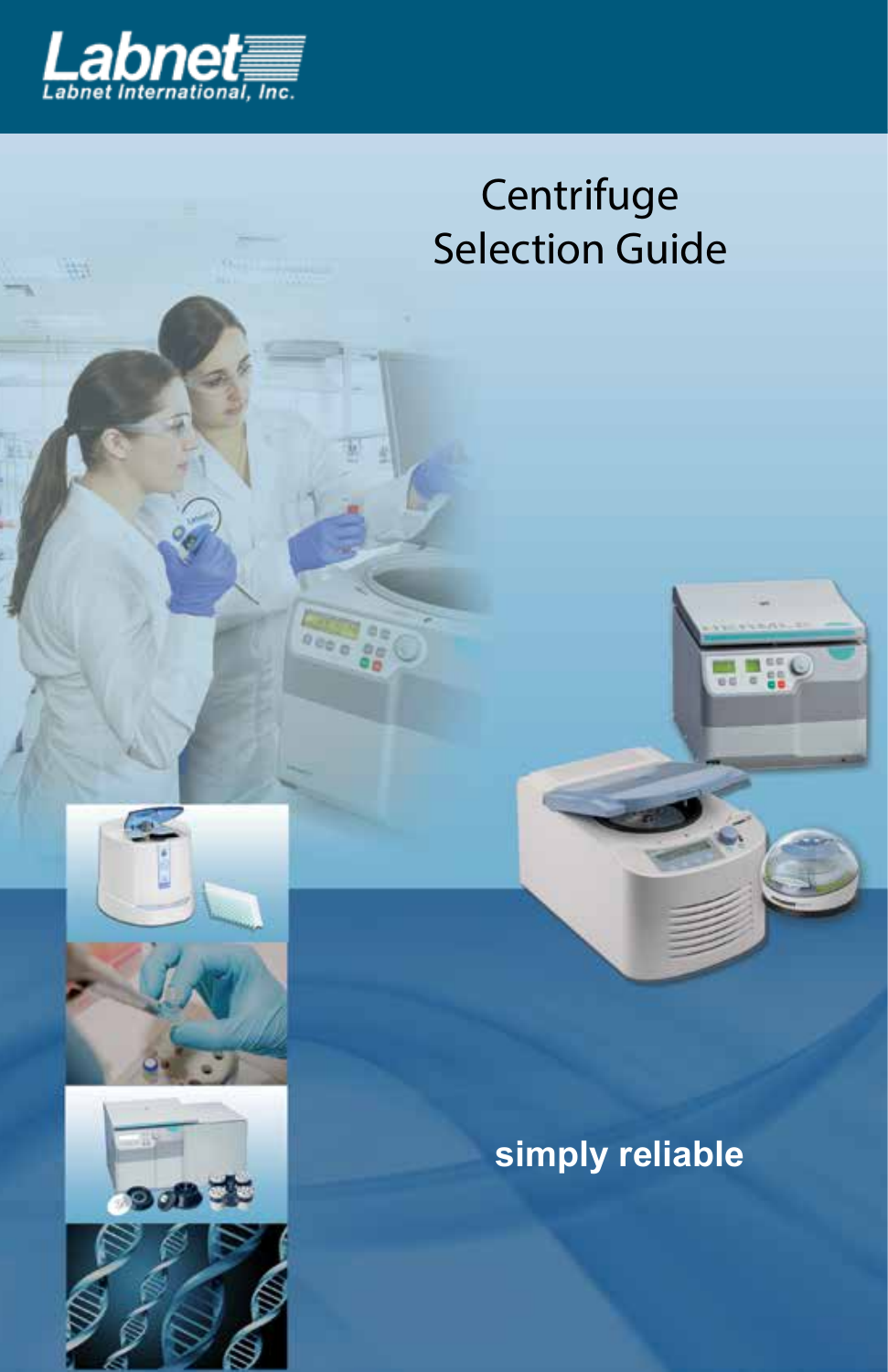

# **Spectrafuge™ Mini and Slide Spinner**

| <b>Spectrafuge Mini</b><br><b>Slide Spinner</b> |                                 |                                 | Small footprint<br>Ideal for quick spins and microfiltration<br>Complete with rotors and adapters for<br>tubes $0.2$ to $2.0$ mL<br>Available with rotor for quickly drying<br>microarray slides<br><b>Ordering Information</b> |                                                                                                                    |  |
|-------------------------------------------------|---------------------------------|---------------------------------|---------------------------------------------------------------------------------------------------------------------------------------------------------------------------------------------------------------------------------|--------------------------------------------------------------------------------------------------------------------|--|
| <b>Specifications:</b>                          |                                 |                                 | Cat#                                                                                                                                                                                                                            | <b>Description</b>                                                                                                 |  |
|                                                 | <b>Spectrafuge Mini</b>         | <b>Slide Spinner</b>            | $C1301*$                                                                                                                                                                                                                        | Spectrafuge <sup>™</sup> Mini with 1.5/2.0 mL rotor, strip tube rotor,<br>0.5mL and 0.4mL adapters, grey lid, 120V |  |
| <b>Max Capacity:</b>                            | $2 \times 0.2$ mL strips or     | 2 standard slides               | $C1301 - B*$                                                                                                                                                                                                                    | Spectrafuge <sup>™</sup> Mini, as above, blue lid                                                                  |  |
|                                                 | $6 \times 1.5/2.0$ mL           |                                 | $C1301-T*$                                                                                                                                                                                                                      | Spectrafuge <sup>™</sup> Mini as above, teal lid                                                                   |  |
| Max Speed:                                      | 6,000 rpm                       | 4,800 rpm                       | $C1301-P*$                                                                                                                                                                                                                      | Spectrafuge <sup>™</sup> Mini as above, purple lid                                                                 |  |
| Max RCF:                                        | $2,000 \times q$                |                                 | $C1301 - R*$                                                                                                                                                                                                                    | Spectrafuge <sup>™</sup> Mini as above, red lid                                                                    |  |
| Dim. (WxDxH)                                    | $5.9 \times 5.9 \times 4.6$ in  | $5.9 \times 5.9 \times 4.6$ in  | $C1303-T*$                                                                                                                                                                                                                      | <b>Slide Spinner</b> with two slide drying cassettes                                                               |  |
|                                                 |                                 |                                 | C1205                                                                                                                                                                                                                           | Individual adapters for 0.5/0.6 mL tubes, pk/6                                                                     |  |
|                                                 | 15 x 15 x 11.7 cm               | $15 \times 15 \times 11.7$ cm   | C1206                                                                                                                                                                                                                           | Individual adapters for 0.4/0.25 mL tubes, pk/6                                                                    |  |
| Weight                                          | 1 lb/0.45 kg                    | 1 lb/0.45 kg                    | C1222                                                                                                                                                                                                                           | Individual adapters for 0.2 mL tubes, pk/6                                                                         |  |
| <b>Electrical</b>                               | 120V~, 60 Hz or<br>230V~, 50 Hz | 120V~, 60 Hz or<br>230V~m 50 Hz |                                                                                                                                                                                                                                 | * To order 230V units add -230V to the end of the catalog number.                                                  |  |



- New rotor designs for increased sample capacity
- Self opening lid enables single-handed operation
- Quick release rotor hub allows for easy rotor exchange
- Built-in braking system for rapid sample processing



#### **Specifications:**

Max. Speed: 6,000 rpm Max. RCF: 2,000 x g

Max. Capacity: 8 place tube rotor & 4 place PCR strip rotor Dim. (WxDxH): 5.2 x 5.2 x 4.4 in 13.2 x 13.2 x 11.2 cm Weight: 1.2 lb/.55 kg Electrical: 120V~, 60 HZ or C€ 230V~, 50 Hz

**Prism™ Mini**

#### **Ordering Information**

| Cat#        | <b>Description</b>                         |
|-------------|--------------------------------------------|
| $C1801*$    | Prism™ Mini Centrifuge, 120V               |
| $C1205-8$   | Individual adapters for 0.5 mL tubes, pk/8 |
| $C1206-8$   | Individual adapters for 0.4 mL tubes, pk/8 |
| $C1222 - 8$ | Individual adapters for 0.2 mL tubes, pk/8 |

 \* To order 230V units add -230V to the end of the catalog number. Specify cord type by adding -EU or -UK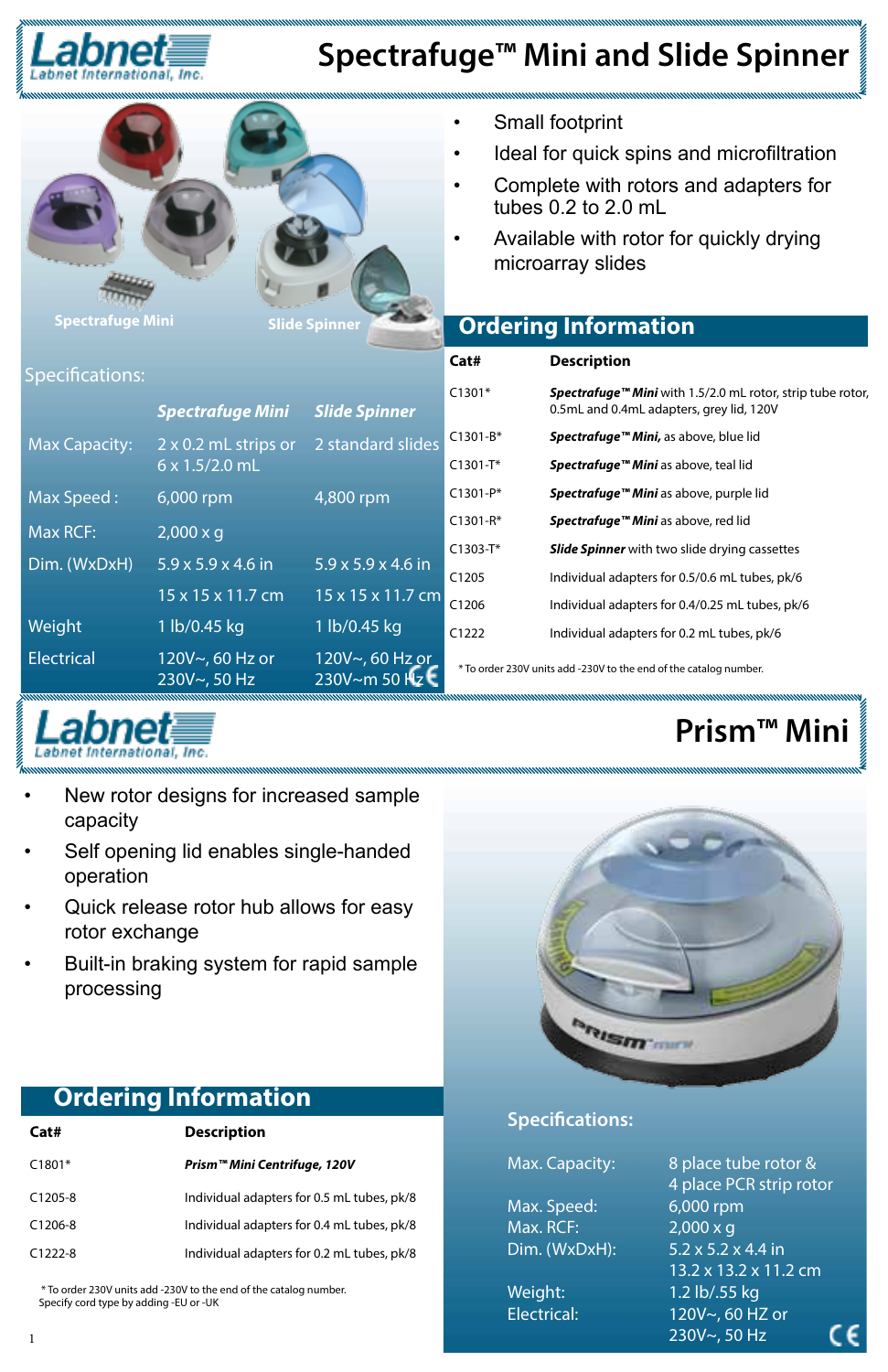

## **MPS 1000 Mini Plate Spinner**

- Designed specifically for centrifugation of microplates
- Capacity for two standard plates
- Top loading design
- **Exceptionally small footprint**
- Starts and stops in seconds



Max. Speed: 2,500 rpm Max. RCF: 700 x g Ambient operating range  $4^\circ$  to 35 $^\circ$  C Dim. (WxDxH): 6 x 6 x 7 in

Max. Capacity: 2 standard PCR or microtiter plates 5.24 x 15.24 x 17.78 cm Weight: 3.3 lb/1.5 kg Electrical: 120V~, 60 HZ or 230V~, 50 Hz C€

# **Spectrafuge™ 16M**

- High g-force for use with molecular biology applications
- Brushless, maintenance-free motor
- Complete with  $18 \times 1.5/2.0$  mL rotor
- Exceptionally quiet and cool operation
- StripSpin™ adapter for 0.2 mL strips and tubes

#### C1000\* *MPS 1000 Plate Spinner,* 120V C1000-ADAPT MPS 1000 PCR support plate \* To order 230V units add -230V to the end of the catalog number.

**Cat# Description**

 **Ordering Information**





#### **Specifications:**

Max. Speed: 14,000 rpm Max. RCF: 16,000 x g

Max. Capacity: 18 x 1.5/2.0 mL Dim. (WxDxH): 8.25 x 8.9 x 7.6 in 21 x 23 x 19.3 cm Weight: 10 lb/4.5 kg Electrical: 120V~, 60 HZ or 230V~, 50 Hz

C€

#### **Ordering Information**

| Cat#     | <b>Description</b>                                                       |
|----------|--------------------------------------------------------------------------|
| $C0160*$ | Spectrafuge™ 16M with 1.5/2.0 mL rotor, standard gray, 120V              |
| C0160-SS | StripSpin adapter for 0.2 mL tubes and strips.<br>Fits on standard rotor |
| C1205    | Individual adapters for 0.5/0.6 mL tubes, pk/6                           |
| C1206    | Individual adapters for 0.4/0.25 mL tubes, pk/6                          |
| C1222    | Individual adapters for 0.2 mL tubes, pk/6                               |
|          |                                                                          |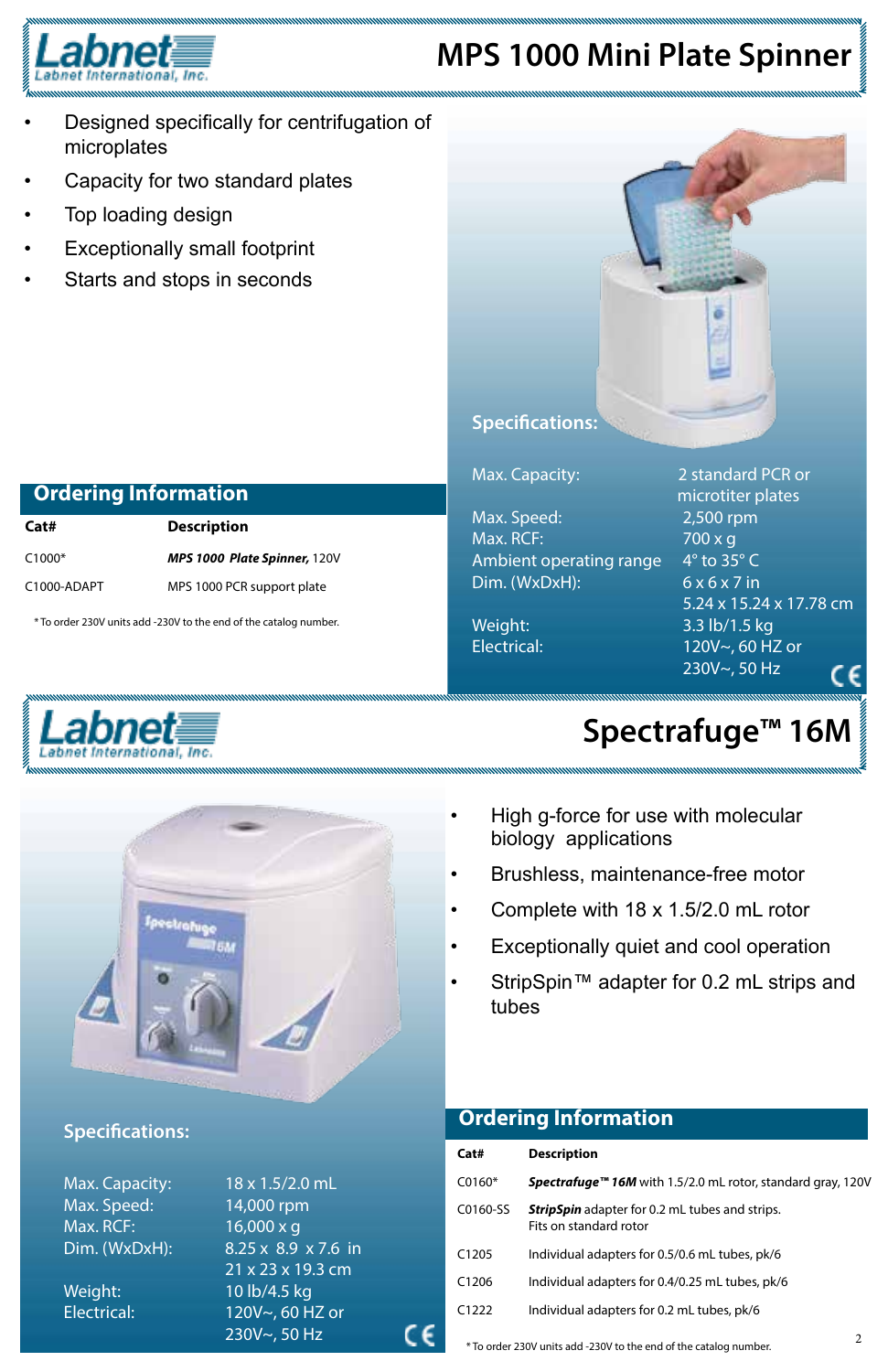

# **Spectrafuge™ 24D**



#### **Specifications:**

Max. Speed: 13,300 rpm Max. RCF: 16,300 x g



C€

- **Precision control with digital display**
- • Extremely quiet and cool running
- Complete with easy access rotor 24 x 1.5/2.0 mL
- Set and view speed in rpm or g-force
- StripSpin™ adapter for 0.2 mL strips and tubes

#### **Ordering Information**

| Cat#                  | <b>Description</b>                                         |
|-----------------------|------------------------------------------------------------|
| $C2400*$              | Spectrafuge™ 24D with 1.5/2.0 mL rotor,120V                |
| $C$ 2400-B*           | Spectrafuge <sup>™</sup> 24D, as above, blue lid           |
| $C$ 2400-T*           | Spectrafuge <sup>™</sup> 24D as above, teal lid            |
| $C$ 2400-P*           | Spectrafuge <sup>™</sup> 24D as above, purple lid          |
| $C$ 2400-R*           | Spectrafuae™ 24D as above, red lid                         |
| C <sub>2400</sub> -SS | StripSpin <sup>™</sup> adapter for 0.2 mL strips and tubes |
| C1205                 | Individual adapters for 0.5/0.6 mL tubes, pk/6             |
| C1206                 | Individual adapters for 0.4/0.25 mL tubes, pk/6            |
| C1222                 | Individual adapters for 0.2 mL tubes, pk/6                 |
|                       |                                                            |

\* To order 230V units add -230V to the end of the catalog number.



- High speed and g-force
- Complete with easy access, 24 x 1.5/2.0 mL rotor
- Precision control with digital display
- Set and view speed with rpm or g-force
- Quiet and cool running

# **Prism™ and Prism R™**

#### Specifications:

*Prism R*

| <b>Ordering Information</b>                                                  |                                                                  |                      | <b>Prism</b>                  | <b>Prism R</b>                   |
|------------------------------------------------------------------------------|------------------------------------------------------------------|----------------------|-------------------------------|----------------------------------|
| Cat#                                                                         | <b>Description</b>                                               | <b>Max Capacity:</b> | 24 x 1.5/2.0 mL               | 24 x 1.5/2.0 mL                  |
| C2500*                                                                       | Prism <sup>™</sup> Ambient microcentrifuge with 24 place         | Max Speed:           | 15,000 rpm                    | 13,500 rpm                       |
|                                                                              | rotor, 120V                                                      | Max RCF:             | $21,200 \times q$             | $17,135 \times q$                |
| C2500-R*                                                                     | Prism™ Refrigerated microcentrifuge with 24<br>place rotor, 120V | <b>Temp Range</b>    | N/A                           | $-10^{\circ}$ to 40 $^{\circ}$ C |
| C2400-SS                                                                     | StripSpin <sup>™</sup> adapter for 0.2 mL strips and tubes       | Dim. (WxDxH)         | $9.5 \times 14 \times 7.5$ in | $10.9 \times 17.8 \times 9.8$ in |
| C1205                                                                        | Individual adapters for 0.5/0.6 mL tubes, pk/6                   |                      | 12 x 35 x 19 cm               | 27.7 x 45 x 24.75 cm             |
| C1206                                                                        | Individual adapters for 0.4/0.25 mL tubes, pk/6                  | Weight               | 21 lb/9.6 kg                  | 44 lb/20 kg                      |
| C1222                                                                        | Individual adapters for 0.2 mL tubes, pk/6                       | Electrical           | 120V~, 60 Hz or               | 120V~, 60 Hz or                  |
| <sup>*</sup> To order 230V units add -230V to the end of the catalog number. |                                                                  |                      | 230V~50 Hz                    | 230V~50 Hz                       |

**Cat# Description**

C2400-SS *StripSpin™* adapter for 0.2 mL strips and tubes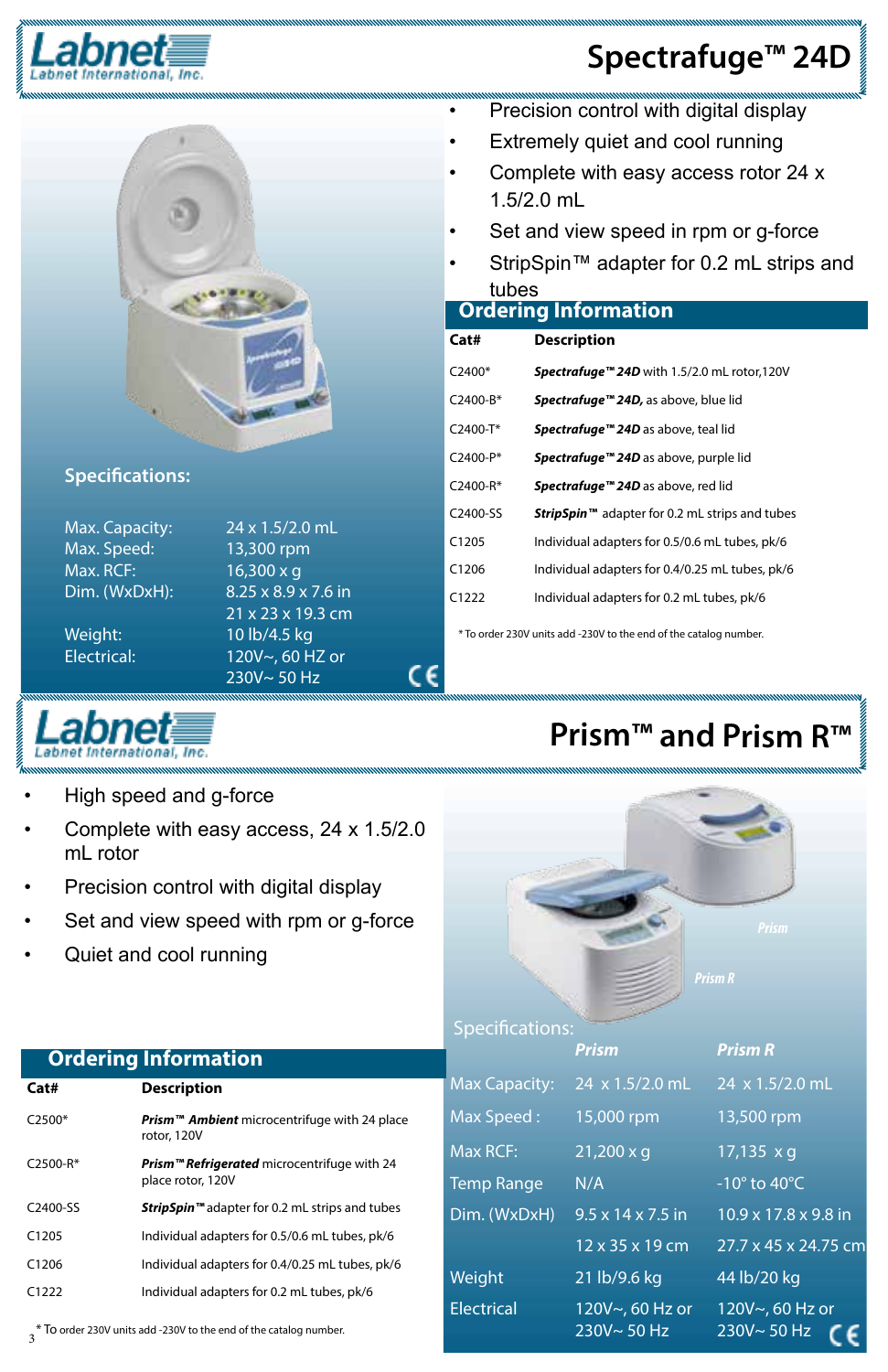

# **Spectrafuge™ 6C**

- Ideal for PPP and PRP production
- Maximum speed  $6,500$  rpm/4,000 x g
- Digital control and accuracy
- Accepts 15 mL and most common blood draw tubes
- Small footprint
- Safe for cold room use



#### **Specifications:**

Max. Speed: 6,500 rpm Max. RCF: 4,000 x g Dim. (WxDxH): 8.25 x 7 x 9.5 in

Max. Capacity: 6 x 10/15 mL Timer 1-30 min. or continuous 21 x 18 x 24 cm Weight: 10 lb/4.5 kg Electrical: 120V~, 60 HZ or 230V~, 50 Hz

# **Z 100 A**

c٤

- Maximum speed  $4,000$  rpm/1,900 x g
- • Variable speed control
- • Ideal for clinical applications
- Safe for cold room operation

#### **Specifications:**

Max. Speed: 4,000 rpm Max. RCF: 1,900 x g

Max. Capacity: 6 x 10/15mL round or conical Dim. (WxDxH): 11 x 13.75 x 10.2 in 26.5 x 33 x 24.5 cm Weight: 12 lb/5.5 kg Electrical: 120V~, 60 HZ

c٤

#### **Ordering Information**

| Cat#       | <b>Description</b>                                                    |
|------------|-----------------------------------------------------------------------|
| $C0100-A*$ | Z 100 A centrifuge, 120V, complete with rotor for<br>$6 \times 15$ mL |
| C0200-17A  | Combination adapters for 5, 7 mL and 10 mL tubes<br>pk/6              |

\* Item not available in additional voltages

#### **Ordering Information Cat# Description**

| ∟aτ#      | Description                                                            |
|-----------|------------------------------------------------------------------------|
| C0060*    | <b>Spectrafuge™ 6C</b> centrifuge, complete with 6 x<br>10/15 mL rotor |
| C0200-17A | Adapter set for 5, 7 and 10 mL tubes, pk/6                             |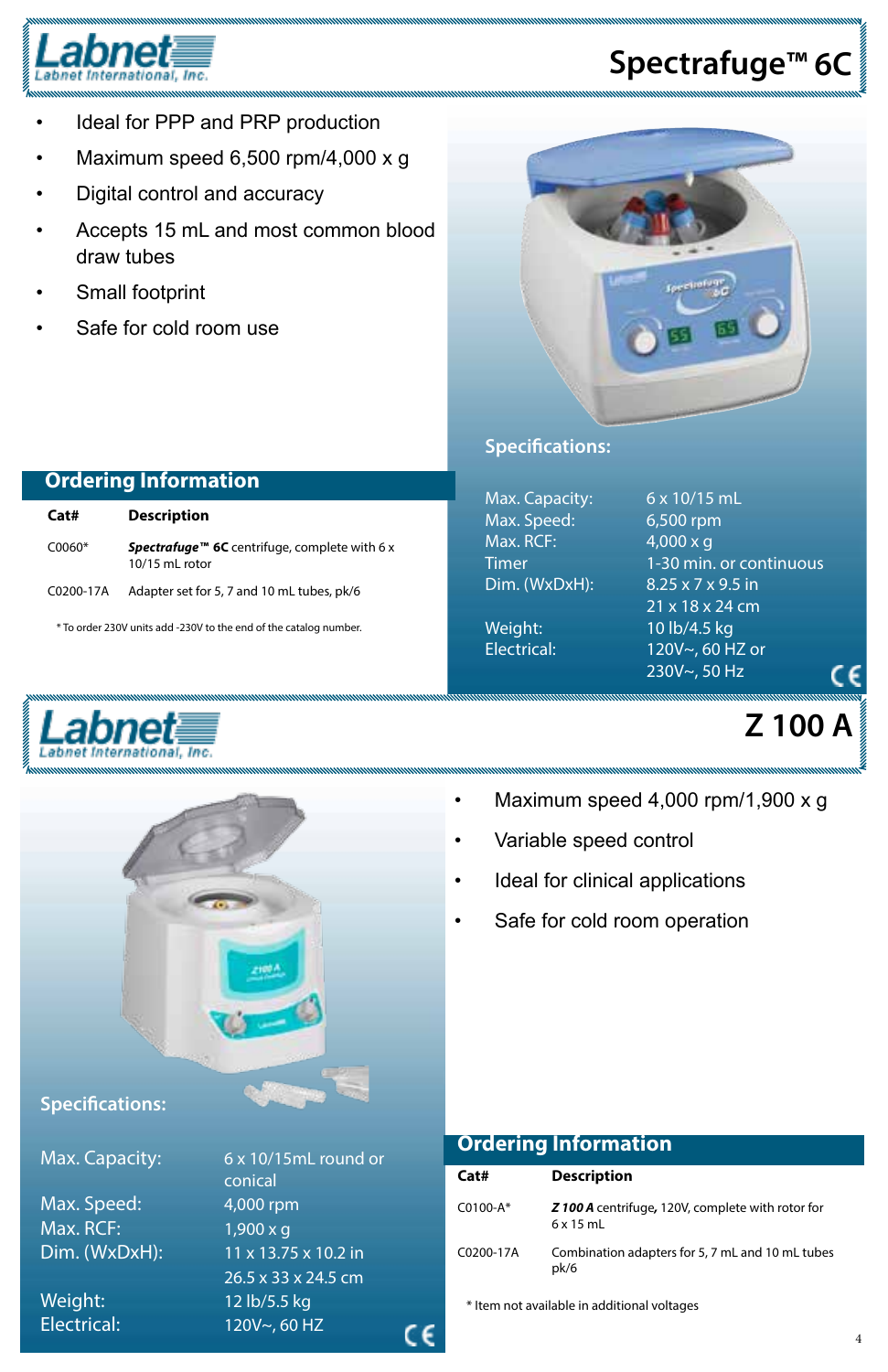

# **Z 206 A**



#### **Specifications:**

Max. Speed: 6,000 rpm Max. RCF: 4,185 x g

Max. Capacity: 12 x 15 mL or 6 x 50 mL Dim. (WxDxH): 11 x 14.6 x 10 .2 in 28 x 37 x 26 cm Weight: 30 lb/15 kg Electrical: 120V~, 60 HZ or 230V~, 50 Hz

C٤



- Maintenance-free induction drive
- Motor driven lid lock
- Active imbalance identification and cut off
- Standstill cooling
- **Extremely compact**
- One set of rotors for both models
- CFC-free refrigeration system



 **Ordering Information**

rotor

**Cat# Description**

protect fragile samples

50 mL rotor, pk/6

• Maximum speed  $6,000$  rpm/4,180 x g

Accepts conical and round bottom tubes

Set and view speed in rpm or g-force Ten acceleration and deceleration levels

C0206-A\* *Z 206 A* compact, general purpose centrifuge without

C0200-96 Angle rotor, 12 x 15 mL, max 6,000 rpm/4,180 x g C0200-97 Angle rotor, 6 x 50 mL,, max 6,000 rpm/3,820 x g C0200-18 Swing-out rotor, 6 x 5 mL, max 3,500 rpm/1,450 x g C0200-1 Angle rotor, 18 x 1.5/2.0 mL, max 6,000 rpm/2,930 x g C0200-17A Combination adapter for 5, 7 and 10 mL rotor, pk/6 C0232-8B Adapter for 15 and 10 mL conical and round bottom in

Fixed angle rotors  $6 \times 50$  mL and  $12 \times 15$  mL

| <b>HORAY ALLINE</b><br>Z216M | Z 216 MK-2                                         | <b>PER A LUCKS</b>                                |
|------------------------------|----------------------------------------------------|---------------------------------------------------|
| <b>Specifications:</b>       | Z 216M                                             | Z 216 MK-2                                        |
| <b>Max Capacity:</b>         | 44 x1.5/2.0 mL                                     | 44 x1.5/2.0 mL                                    |
| Max Speed:                   | 15,000 rpm                                         | 15,000 rpm                                        |
| Max RCF:                     | $21,380 \times q$                                  | $21,380 \times q$                                 |
| <b>Timer</b>                 | 59m 50s (10s incr)<br>99h 59m 50s(1m incr)         | 59m 50s (10s incr)<br>99h 59m 50s(1m incr)        |
| <b>Temp Range</b>            | N/A                                                | $-20^\circ$ to 40 $^{\circ}$ C                    |
| Dim. (WxDxH)                 | $11 \times 11.5 \times 15.3$ in<br>28 x 29 x 39 cm | $11 \times 11.5 \times 21.6$ in<br>28 x 29 x 55cm |
| Weight                       | 37 lb/17 kg                                        | 77 lb/35 kg                                       |
| <b>Electrical</b>            | 120V~, 60 Hz or<br>230V~50 Hz                      | 120V~, 60 Hz or<br>$230V - 50 Hz$                 |

#### **Ordering Information**

**Cat# Description** C0216-M\* *Z 216M Microlitre Centrifuge, 120V C0216-MK2\* Z 216 MK 2 Refrigerated microlitre Centrifuge, 120V* See pages 9 & 10 for rotors and accessories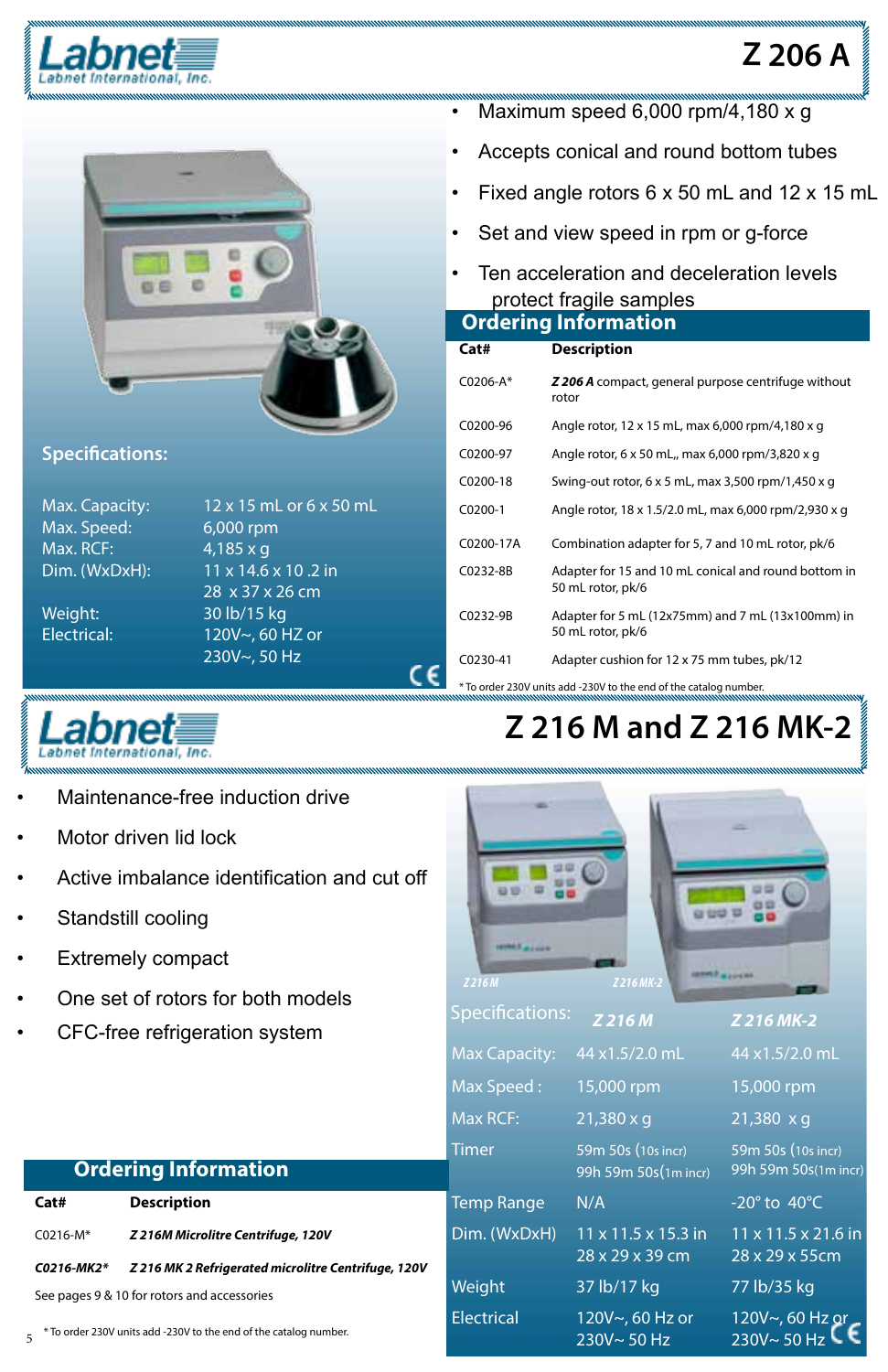# Labnet

- $Maximum speed 13,500 rpm/17,319 x g$ with microtube rotor
- Capacity for up to 4 x 100 mL
- Automatic rotor identification and g-force conversion
- Swing out and angle rotors for tubes and microplates
- Versatility in a small package

#### **Ordering Information**

| Cat#              | <b>Description</b>                                 |
|-------------------|----------------------------------------------------|
| $C0306*$          | Z 306 universal centrifuge                         |
| $C0200-10$        | Adapter, 10/15 mL round bottom                     |
| C0200-17A         | Combination adapter for 5, 7 and 10 mL rotor, pk/6 |
| $C0230-20$        | Adapter 1.5 mL                                     |
| C0232-9B          | Adapter 7 mL                                       |
| C1205             | Individual adapters for 0.5/0.6 mL tubes, pk/6     |
| C <sub>1206</sub> | Individual adapters for 0.4/0.25 mL tubes, pk/6    |
| C1222             | Individual adapters for 0.2 mL tubes, pk/6         |
|                   |                                                    |

See pages 9 & 10 for rotors and accessories

\*To order 230V units add -230V to the end of the catalog number.







#### **Specifications:**

Max. Capacity: 4 x 100 mL Max. Speed: 13,500 rpm Max. RCF: 17,319 x g Dim. (WxDxH): 14 x 18.5 x 13 in

Timer 10s to 99h 59m 50s (10s incr) 35.5 x 47 x 33 cm Weight: 59.4 lb/27 kg Electrical: 120V~, 60 HZ or 230V~, 50 Hz C€

**Z 306**

# **Z 326 and Z 326 K**

- Swing-out rotors for tubes and microplates
- Precise microprocessor control with g-force conversion, rotor ID and program memory
	- Temperature range -20 $^{\circ}$  to 40 $^{\circ}$ C
- High speed rotors for 85, 50 and 30 mL tubes, up to 20,980 x g

| <b>Ordering Information</b>                 |                                                             |
|---------------------------------------------|-------------------------------------------------------------|
| Cat#                                        | <b>Description</b>                                          |
| <b>C0326*</b>                               | Z 326 High Performance Non-refrigerated<br>Centrifuge, 120V |
| C0326-K*                                    | Z 326 High Performance Refrigerated Centrifuge,<br>120V     |
| See pages 9 & 10 for rotors and accessories |                                                             |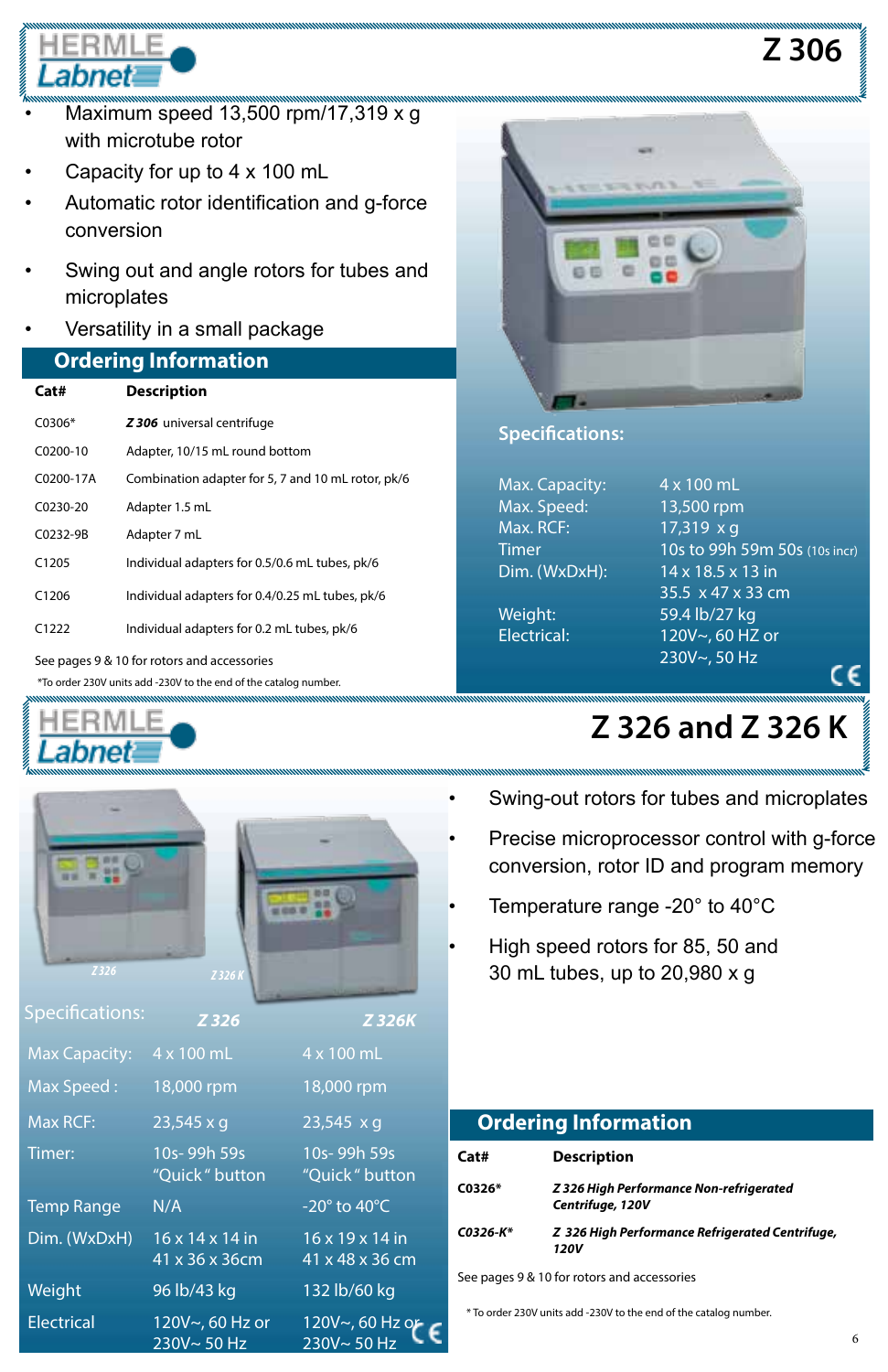

# **Z 366 and Z 366-K**

| Z 366<br>Specifications: |                                    | Z 366K                             |                |
|--------------------------|------------------------------------|------------------------------------|----------------|
|                          | Z 366                              | Z 366 K                            |                |
| Max Capacity: 6 x 250 mL |                                    | 6 x 250 mL                         |                |
| Max. Speed:              | 15,000 rpm                         | 16,000 rpm                         |                |
| Max .RCF:                | $21,382 \times q$                  | $24,321 \times q$                  |                |
| <b>Timer</b>             | 99h 59m/59m 50s<br>in 1m/10s incre | 99h 59m/59m 50s<br>in 1m/10s incre | Or             |
| <b>Temp Range</b>        | N/A                                | -20 $^{\circ}$ to 40 $^{\circ}$ C  | Cat#           |
| Dim. (WxDxH)             | 17x14.2 x20 in                     | 28.5 x 14.2 x 20 in                | C0366          |
|                          | 43x36x51 cm                        | 72x36x51 cm                        | C0366          |
| Weight                   | 114 lb/52 kg                       | 169 lb/77 kg                       | See p          |
| <b>Electrical</b>        | 120V~, 60 Hz<br>$230V \sim 50 Hz$  | 120V~, 60 Hz<br>$230V \sim 50 Hz$  | $*$ To $\circ$ |

- Single dial for one handed operation
- Easy to program with gloves on
- Permanent indication of preset and<br>actual values
- Powerful refrigeration system
- Storage of up to 99 runs including rotor
- Quick-key for short runs
- Pre-cooling program
- Standstill cooling

| <b>Ordering Information</b>                 |                                                   |  |
|---------------------------------------------|---------------------------------------------------|--|
| Cat#                                        | <b>Description</b>                                |  |
| C0366                                       | Z 366 Universal Non-Refrigerated Centrifuge, 120V |  |
| $C0366-K*$                                  | Z 366 K Universal Refrigerated Centrifuge, 120V   |  |
| See pages 9 & 10 for rotors and accessories |                                                   |  |

order 230V units add -230V to the end of the catalog number.

# **Z 446 and Z 446 K**

- 4 x 750mL capacity
- Active imbalance identification and cut off (rotor-specific)
- Large variety of rotors and accessories
- Noise level  $<$  65 dBA (dependent on rotor)
- Audible signal at the end of each run with several melody options
- CFC-free refrigeration system

| Z 446<br>Z 446 K<br>Specifications: |                                                      |                                                 |  |  |  |  |  |
|-------------------------------------|------------------------------------------------------|-------------------------------------------------|--|--|--|--|--|
|                                     | Z446                                                 | Z446K                                           |  |  |  |  |  |
| Max Capacity:                       | 4 x 750 mL                                           | 4 x 750 mL                                      |  |  |  |  |  |
| Max. Speed: 16,000 rpm              |                                                      | 16,000 rpm                                      |  |  |  |  |  |
| Max .RCF:                           | 24,328 x q                                           | $24,328 \times q$                               |  |  |  |  |  |
| <b>Timer</b>                        | 59m 50s (in 10s incr)<br>99h 59m 50s (1 m incr)      | 59m 50s (in 10s incr)<br>99h 59m 50s (1 m incr) |  |  |  |  |  |
| <b>Temp Range</b>                   | N/A                                                  | -20 $^{\circ}$ to 40 $^{\circ}$ C               |  |  |  |  |  |
| Dim. (WxDxH)                        | $21.3 \times 15.4 \times 26.4$ in<br>54 x 39 x 67 cm | 28.7 x 15.4 x 26.4 in<br>73 x 39 x 67 cm        |  |  |  |  |  |
| Weight                              | 174 lb/79 kg                                         | 245 lb/111 kg                                   |  |  |  |  |  |
| <b>Electrical</b>                   | 120V~, 60 Hz<br>$230V \sim 50 Hz$                    | 120V~, 60 Hz<br>230V ~, 50 Hz                   |  |  |  |  |  |

#### **Ordering Information Cat# Description** C0446\* *Z 446 Universal Non-Refrigerated Centrifuge, 120V* C0446-K\* *Z 446 K Universal Refrigerated Centrifuge, 120V* See pages 9 & 10 for rotors and accessories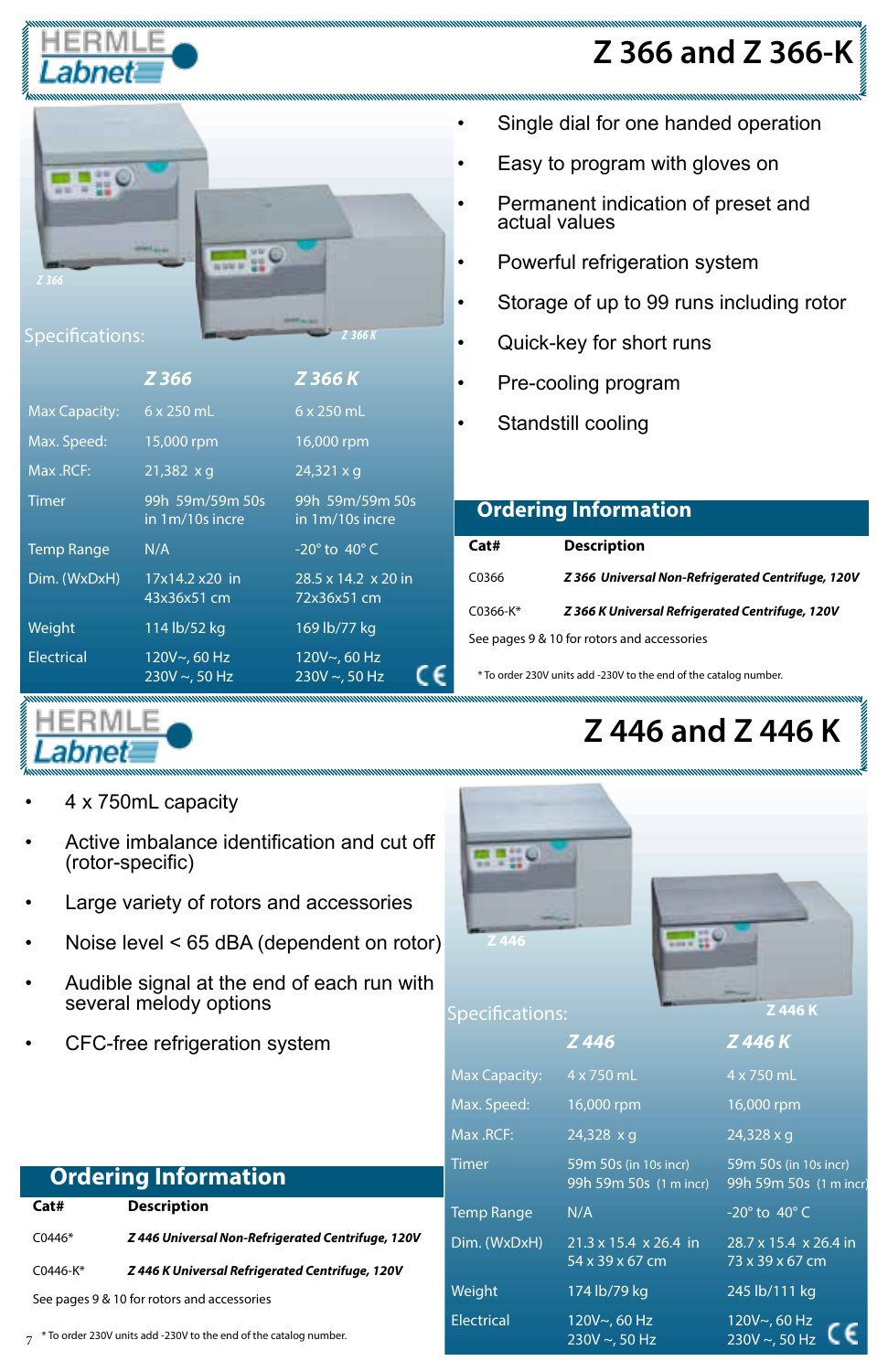

# **Z 36 HK**

- Super Speed Centrifuge, capable of speeds up to 65,390 x g
- Compact design allows for use on the benchtop
- Ten rotor options for a variety of applications
- Powerful refrigeration system



#### **Specifications:**

Max. Capacity: 6 x 250 mL

Max. Speed: 30,000 rpm Max. RCF: 65,390 x g Temp Range  $-20^\circ$  to 40 $^\circ$  C

 30 x 1.5/2.0 mL 2 x 3 microplates Dim. (WxDxH): 28 x 16.5 x 20 in 71.1 x 41.9 x 50.8 cm Weight: 200 lb/90.9 kg Electrical: 120V~, 60 HZ or 230V~ 50HZ

 **Ordering Information Cat# Description** C0036-HK\* *Z 36 HK Refrigerated Super Speed Centrifuge* See pages 9 & 10 for rotors and accessories

\* To order 230V units add -230V to the end of the catalog number.



### Ĭ **SIEVA-2 FILTRATION CENTRIFUGE**



#### **Specifications:**

Max. Speed: 10,000 rpm Max. RCF: 7,825 x g Acceleration time: 36 seconds Deceleration Time: 66 seconds Power Supply: 805 VA Dim. (WxDxH): 15 x 14 x 19 in



**Non-Perforated rotor**

c٤

230V~50 Hz

- Maintenance free induction drive
	- Microprocessor controlled speed regulation
	- • Speed pre-selection from 250 rpm up to 10,000 rpm in increments of 250 rpm
	- • Running time pre-selection from 1 min. to 60 min.increments of 1 min or continuous
	- • Imbalance switch-off
	- • Automatic lid-lock
	- • Transparent centrifuge lid for visual control

### **Ordering Information**

| Cat#            | <b>Description</b>                   |  |  |  |  |
|-----------------|--------------------------------------|--|--|--|--|
| C0300-SIEVA-2*  | <b>SIEVA-2 Filtration Centrifuge</b> |  |  |  |  |
| C0300-S-PERF    | SIEVA-2 perforated rotor             |  |  |  |  |
| C0300-S-NONPERF | SIEVA-2 non-perforated rotor         |  |  |  |  |

\* To order 230V units add -230V to the end of the catalog number.

C€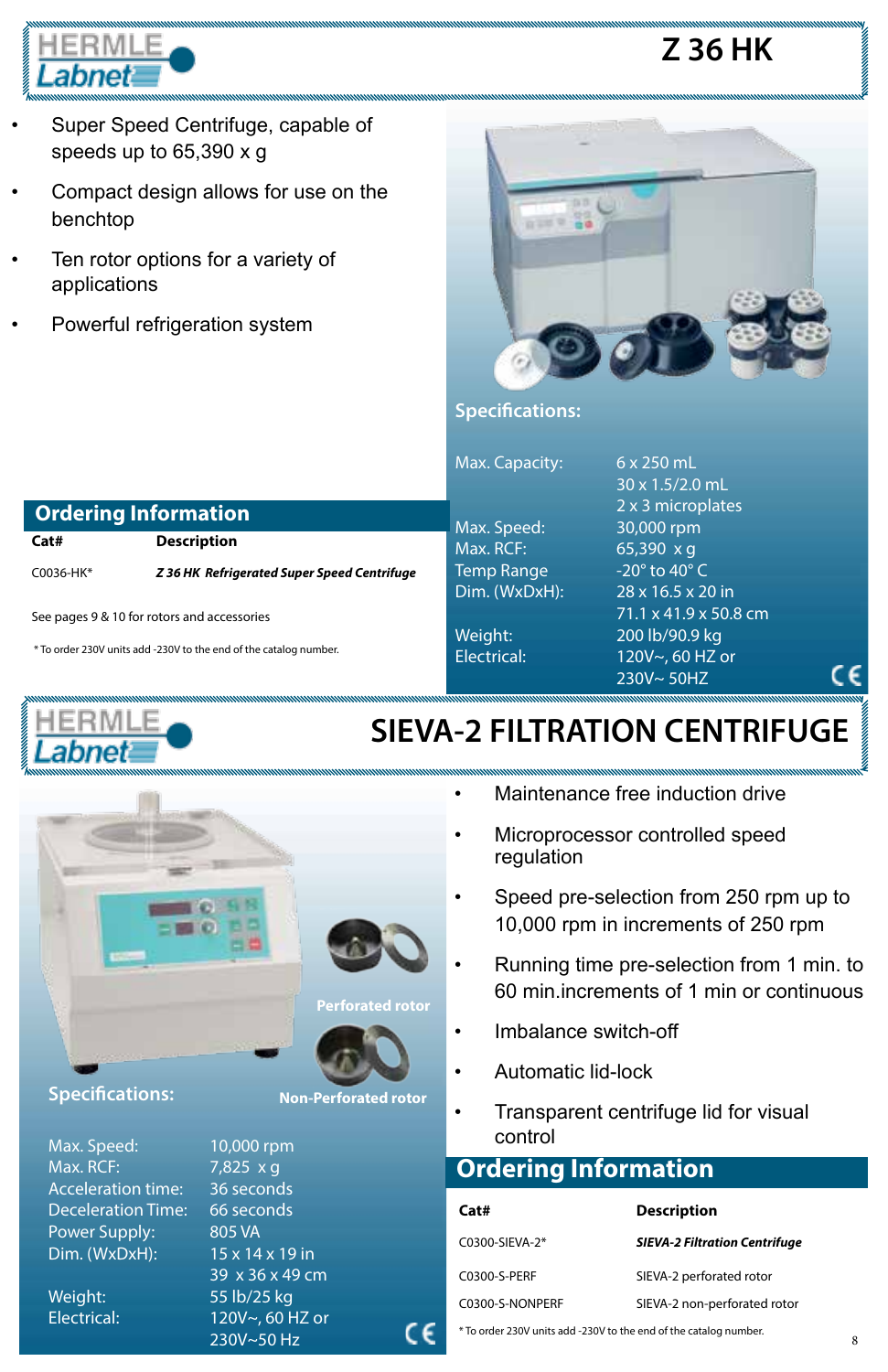### ROTOR GUIDE

| <b>MODEL</b> | <b>ROTOR</b><br>CATALOG# | <b>MAX SPEED</b> | <b>DESCRIPTION</b>                          | <b>ACCEPTS TUBES</b>                                       |  |  |
|--------------|--------------------------|------------------|---------------------------------------------|------------------------------------------------------------|--|--|
| Z 216 M      | C0216-24-V2              | 15,000 rpm       | Angle 24 x 1.5/2.0 mL                       | 1.5, 2.0, 0.5/0.6, 0.4/0.25,0.2 mL                         |  |  |
| Z 216 MK-2   | C0216-24H-V2             | 15,000 rpm       | Angle 24 x 1.5/2.0 ml                       | 1.5, 2.0, 0.5/0.6, 0.4/0.25,0.2 mL                         |  |  |
|              | C0216-30H-V2             | 13,500 rpm       | Angle 30 x 1.5/2.0 mL                       | 1.5, 2.0, 0.5/0.6, 0.4/0.25,0.2 mL                         |  |  |
|              | C0216-44-V2              | 13,500 rpm       | Angle 44 x 1.5/2.0 mL                       | 1.5, 2.0, 0.5/0.6, 0.4/0.25,0.2 mL                         |  |  |
|              | C0216-64-V2              | 13,500 rpm       | Angle 64 x 0.5 mL                           | $0.5$ mL                                                   |  |  |
|              | C0216-12.5-V2            | 14,5000 rpm      | Angle 12 x 5 mL reaction tubes              | 5mL, 1.5-2 mL reaction, 1.0,<br>1.8 mL cryo                |  |  |
|              | C0216-38-V2              | 15,000 rpm       | Angle 4 x 8 PCR strips                      |                                                            |  |  |
| Z216 M ONLY  | C0230-58-V2              | 12,000 rpm       | Hematocrit rotor 24 x capillaries           |                                                            |  |  |
| Z 306        | C0326-12                 | 4,500 rpm        | Swing-out 4 places                          | 1.5, 2.0, 5, 7, 10, 15, 50, 100 mL                         |  |  |
|              | C0326-72/C               | 4,000 rpm        | Swing-out 4 places                          | 1.5, 2.0, 5, 7, 10, 15, 50, 100 mL                         |  |  |
|              | C0036-16                 | 4,500 rpm        | Swing-out 2 x 3 microplates                 | Microplates, 1.5 mL tubes                                  |  |  |
|              | C0326-96                 | 6,000 rpm        | Swing-out 12 x 15 mL                        | 1.5, 5, 7, 10, 15 mL                                       |  |  |
|              | C0036-19                 | 4,500 rpm        | Angle 30 x 15 mL                            | 5, 7, 10, 16 mL                                            |  |  |
|              | C0326-24                 | 13,500 rpm       | Angle 24 x 1.5/2.0 mL                       | 0.2, 0.25, 0.4, 0.5, 0.6, 1.5, 2.0 mL                      |  |  |
|              | C0326-24H                | 13,500 rpm       | Angle 24 x 1.5/2.0 mL (hermetically sealed) | 0.2, 0.25, 0.4, 0.5, 0.6, 1.5, 2.0 mL                      |  |  |
|              | C0036-17                 | 12,000 rpm       | Angle 30 x 1.5/2.0 mL                       | 0.2, 0.25, 0.4, 0.5, 0.6, 1.5, 2.0 mL<br>15, 30, 50, 85 mL |  |  |
|              | C0036-18                 | 7,500 prm        | Angle 6 x 85 mL                             |                                                            |  |  |
|              | C0326-97                 | 6,000 rpm        | Angle 6 x 50 mL                             | 7, 15, 50 mL                                               |  |  |
| Z 326        | C0036-23                 | 18,000 rpm       | Angle 12 x 1.5 mL (hermetically sealed)     | 0.2, 0.25, 0.4, 0.5, 0.6, 1.5, 2.0 mL                      |  |  |
| Z 326 K      | C0326-24                 | 14,000 rpm       | Angle $24 \times 1.5$ mL                    | 0.2, 0.25, 0.4, 0.5, 0.6, 1.5, 2.0 mL                      |  |  |
|              | C0326-24H                | 14,000 rpm       | Angle 24 x 1.5 ml (hermetically sealed)     | 0.2, 0.25, 0.4, 0.5, 0.6, 1.5, 2.0 mL                      |  |  |
|              | C0036-17                 | 13,000 rpm       | Angle 30 x 1.5 mL (hermetically sealed)     | 0.2, 0.25, 0.4, 0.5, 0.6, 1.5, 2.0 mL                      |  |  |
|              | C0326-48                 | 13,500 rpm       | Angle 30 x 1.5 mL (hermetically sealed)     | 0.2, 0.25, 0.4, 0.5, 0.6, 1.5, 2.0 mL                      |  |  |
|              | C0326-44                 | 13,500 rpm       | Angle 44 x 1.5 mL                           | 0.2, 0.25, 0.4, 0.5, 0.6, 1.5, 2.0 mL                      |  |  |
|              | C0326-64                 | 13,500 rpm       | Angle 64 x 0.5 mL                           | $0.5$ mL                                                   |  |  |
|              | C0326-38                 | 15,000 rpm       | Angle 4 x PCR strips (hermetically sealed)  | 8 PCR strips                                               |  |  |
|              | C0326-72C                | 5,000 rpm        | Swing-out 4 position                        | 1.5, 2.0 5, 7, 10, 15, 50, 100 mL                          |  |  |
|              | C0326-72                 | 5,000 rpm        | Swing-out 12 x 15 ML or 8 x 50 mL           | 1.5, 2.0 5, 7, 10, 15, 50, 100 mL                          |  |  |
|              | C0326-12                 | 4,500 rpm        | Swing-out $4 \ge 50 \text{ mL}$             | $1.5,\,2.0$ 5, 7<br>,10,15,50, 100 mL                      |  |  |
|              | C0036-16                 | 4,500 rpm        | Swing-out 2 x 3 microplates                 | Microplates, 1.5 mL tubes                                  |  |  |
|              | C0326-97                 | 6,000 rpm        | Angle 6 x 50 mL conical                     | 7, 15, 50 mL                                               |  |  |
|              | C0326-96                 | 6,000 rpm        | Swing-out 12 x 15 mL conical                | 1.5, 5, 7, 10, 15 mL                                       |  |  |
|              | C0036-19                 | 4,500 rpm        | Angle 30 x 15 mL                            | 5, 7, 10, 16 mL                                            |  |  |
|              | C0036-18                 | 9,000 rpm        | Angle 6 x 85 mL                             | 15, 30, 50, 85 mL                                          |  |  |
|              | C0036-22<br>12,000 rpm   |                  | Angle 6 x 50 mL (for round bottom tubes)    | 15, 16, 30, 50 mL                                          |  |  |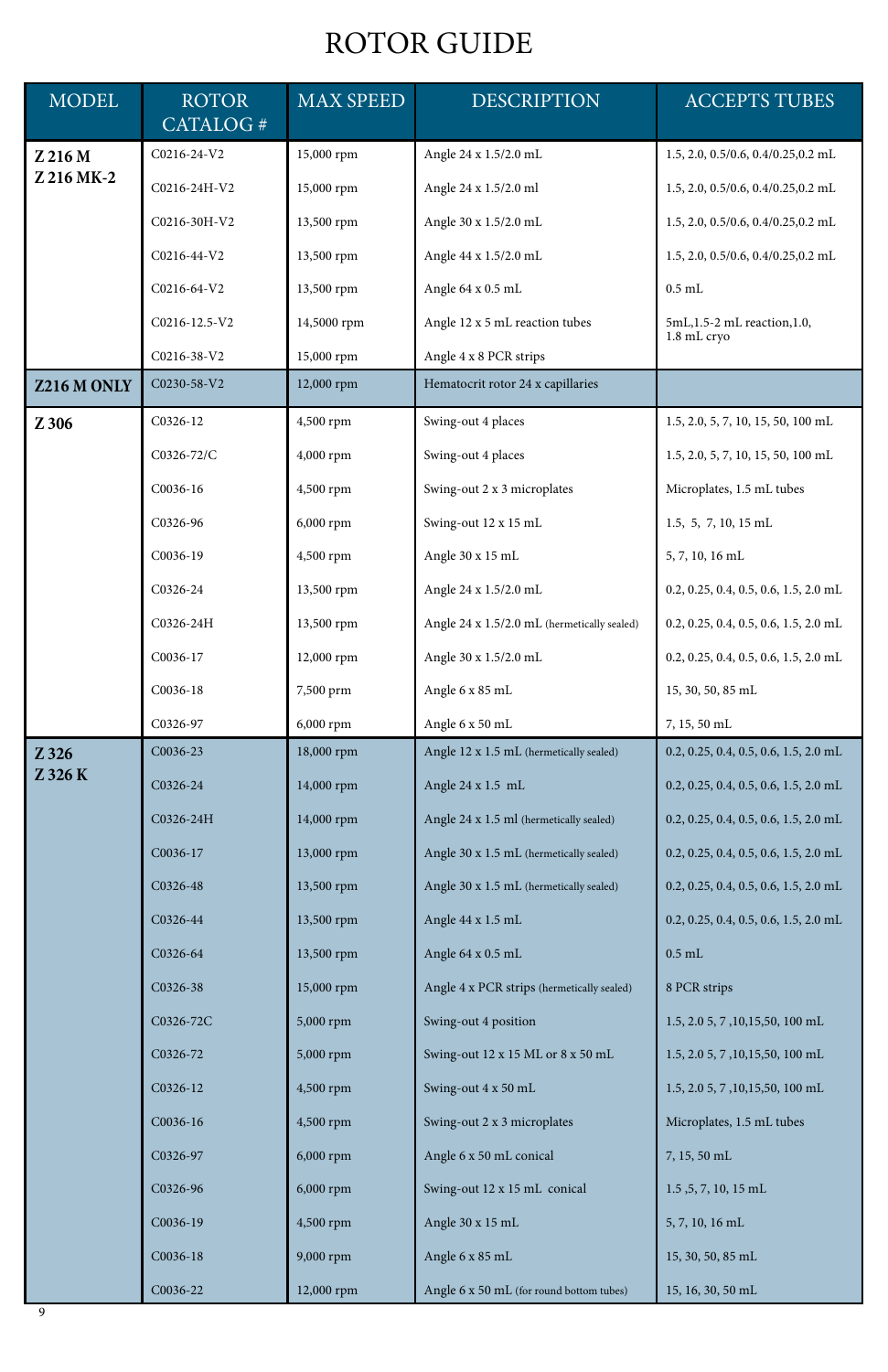## ROTOR GUIDE

| <b>MODEL</b> | <b>ROTOR</b><br>CATALOG# | <b>MAX SPEED</b>                         | <b>DESCRIPTION</b>            | <b>ACCEPTS TUBES</b>                               |  |  |  |
|--------------|--------------------------|------------------------------------------|-------------------------------|----------------------------------------------------|--|--|--|
| Z 366        | C0036-75                 | 4,500 rpm                                | Swing-out 4 x 250 mL          | 5, 7, 10, 15,50, 250 mL                            |  |  |  |
| Z 366 K      | C0036-16                 | 4,500 rpm                                | Swing out 2 x 3 microplates   | Microplates, 1.5 mL tubes                          |  |  |  |
|              | C0036-28                 | 12,000 rpm                               | Angle 20 x 10 mL              | $10 \text{ mL}$                                    |  |  |  |
|              | C0036-52                 | 9,500 rpm                                | Angle 10 x 50 mL Falcon       | 15,50 mL                                           |  |  |  |
|              | C0326-24                 | 15,000 rpm (Z366)<br>16,000 rpm (Z366 K) | Angle 24 x 1.5/2.0 mL         | 0.2, 0.25, 0.4, 0.5, 0.6, 1.5, 2.0 mL              |  |  |  |
|              | C0326-24H                | 15,000 rpm (Z366)<br>16,000 rpm (Z366 K) | Angle 24 x 1.5/2.0 mL         | 0.2, 0.25, 0.4, 0.5, 0.6, 1.5, 2.0 mL              |  |  |  |
|              | C0036-18                 | 11,000 rpm                               | Angle 6 x 85 mL               | 5, 30, 50, 85 mL                                   |  |  |  |
|              | C0036-19                 | 4,500 rpm                                | Angle 30 x 15 mL              | 5, 7, 10, 16 mL                                    |  |  |  |
|              | C0036-20                 | 12,000 rpm                               | Angle 4 x 85 mL               | 15, 50, 50, 85 mL                                  |  |  |  |
|              | C0036-21                 | 8,000 rpm                                | Angle 6 x 250 mL              | 1.5, 10, 15, 30, 50, 250 mL                        |  |  |  |
|              | C0036-22                 | 13,000 rpm                               | Angle 6 x 50 mL               | 15, 16, 30, 50 mL                                  |  |  |  |
| Z446         | C0036-18                 | 11,000 rpm                               | Angle 6 x 85 mL               | 15, 30, 50, 85 mL                                  |  |  |  |
| Z 446 K      | C0036-20                 | 15,000 rpm (Z446)<br>16,000 rpm (Z446 K) | Angle 4 x 85 mL               | 15, 30, 50, 85 mL                                  |  |  |  |
|              | C0036-21                 | 8,000 rpm                                | Angle 6 x 250 mL              | 1.5, 10, 15, 30, 50, 250 mL                        |  |  |  |
|              | C0036-22                 | 13,000 rpm                               | Angle 6 x 50 mL               | 15, 16, 30, 50 mL                                  |  |  |  |
|              | C0036-28                 | 12,000 rpm                               | Angle 20 x 10 mL              | $10 \text{ mL}$                                    |  |  |  |
|              | C0446-51                 | 8,000 rpm                                | Angle 4 x 500 mL              | 15,30, 50, 175, 225, 250 mL                        |  |  |  |
|              | C0446-52                 | 10,000 rpm (Z446)<br>10,500 rpm (Z446 K) | Angle 10 x 50 mL conical      | 1.5, 5, 7, 15, 50 mL                               |  |  |  |
|              | C0446-87                 | 16,000 rpm                               | Angle 24 x 1.5/2.0 mL         | 1.5, 2.0, 0.5/0.6, 0.4/0.25, 0.2 mL                |  |  |  |
|              | C0446-87H                | 16,000 rpm                               | Angle 24 x 1.5/2.0 mL         | 1.5, 2.0, 0.5/0.6, 0.4/0.25, 0.2 mL                |  |  |  |
|              | C0446-17                 | 15,000 rpm                               | Angle 30 x 1.5/2.0 mL         | 1.5, 2.0, 0.5/0.6, 0.4/0.25, 0.2 mL                |  |  |  |
|              | C0446-16                 | 4,500 rpm                                | Swing-out 2 x 3 microplates   | $1.5/2.0$ mL                                       |  |  |  |
|              | C0446-75                 | 4,000 rpm (Z446)<br>4,500 rpm (Z446 K)   | Swing-out 4 place, 4 x 750 mL | 1.1 - 9 mL, 7, 10, 15, 30, 50, 250,<br>500, 750 mL |  |  |  |
|              | C0383-75-V2              | 4,000 rpm (Z446)<br>4,500 rpm (Z446 K)   | Swing-out 4 place, 4 x 750 mL | 1.5/2.0, 5/7, 10, 15, 50, 250, 500 mL              |  |  |  |
| Z 36 HK      | C0036-18SC               | 12,000 rpm                               | Angle 6 x 85 mL               | 15, 30, 50, 85 mL                                  |  |  |  |
|              | C0036-20SC               | 20,000 rpm                               | Angle 4 x 80 mL               | 15, 30, 50, 85 mL                                  |  |  |  |
|              | C0036-22SC               | 21,000 rpm                               | Angle 6 x 50 mL               | $15, 16, 30, 50 \mathrm{~mL}$                      |  |  |  |
|              | C0036-17SC               | 20,000 rpm                               | Angle 30 x 1.5/2.0 mL         | 1.5, 2.0, 0.5/0.6, 0.4/0.25, 0.2 mL                |  |  |  |
|              | C0036-23SC               | 30,000 rpm                               | Angle 12 x 1.5/2.0 mL         | 1.5, 2.0, 0.5/0.6, 0.4/0.25, 0.2 mL                |  |  |  |
|              | C0036-28SC               | 12,200 rpm                               | Angle 20 x 10 mL              | $10 \text{ mL}$                                    |  |  |  |
|              | C0036-19SC               | 4,500 rpm                                | Angle 30 x 15 mL              | 5, 7, 10, 16 mL                                    |  |  |  |
|              | C0036-21SC<br>10,000 rpm |                                          | Swing-out 6 x 250 mL          | 1.5, 10, 15, 30, 50, 250 mL                        |  |  |  |
|              | C0036-16SC               | 4,500 rpm                                | Swing-out 2 x 3 microplates   | Microplates, 1.5 mL tubes                          |  |  |  |
|              | C0036-75SC               | 4,000 rpm                                | Swing-out 4 x 250 mL          | 5, 7, 10, 15, 50, 250 mL                           |  |  |  |